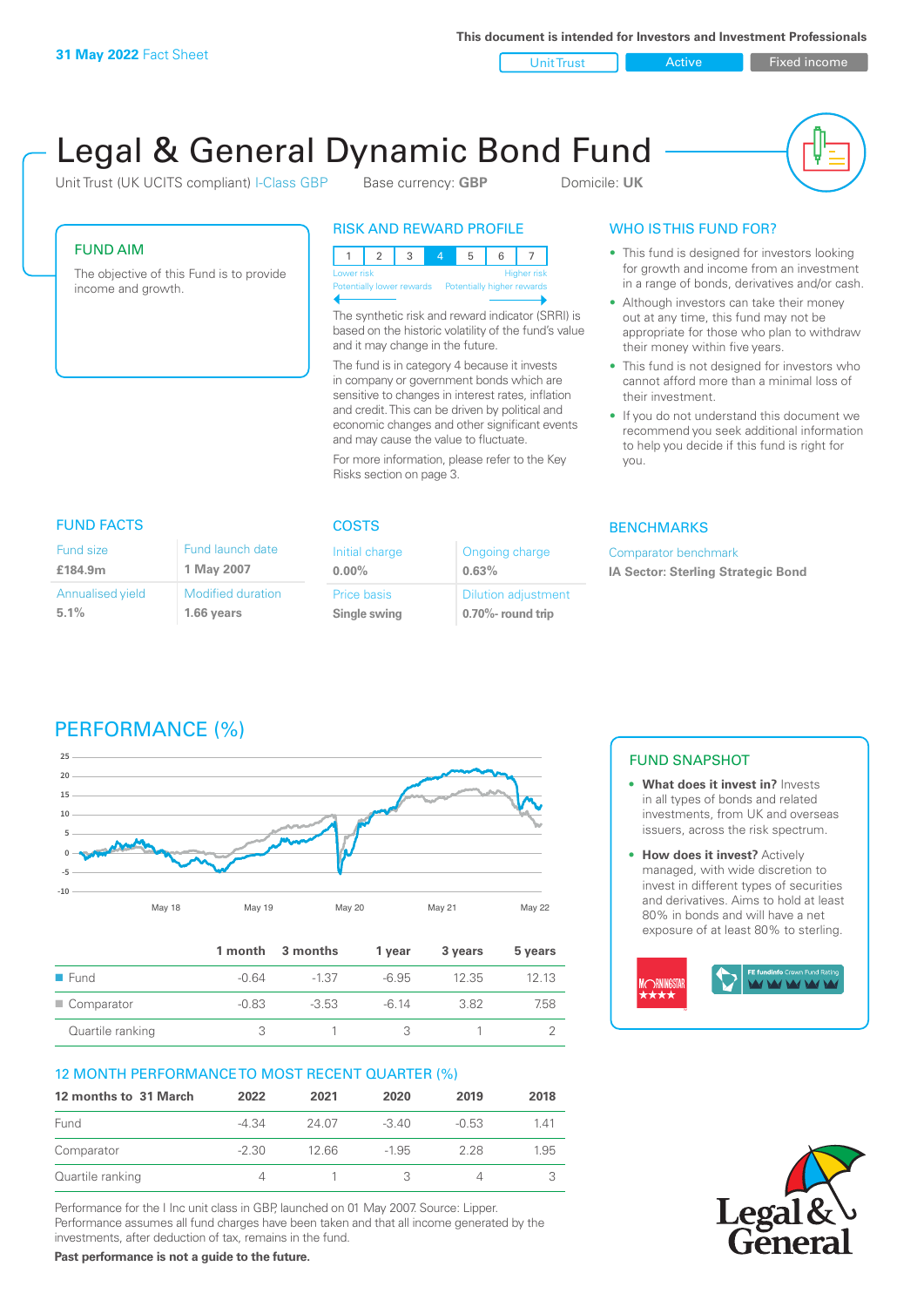# Legal & General Dynamic Bond Fund

Unit Trust (UK UCITS compliant) I-Class GBP

# PORTFOLIO BREAKDOWN

All data source LGIM unless otherwise stated. Totals may not sum due to rounding.

#### CURRENCY EXPOSURE (PV %)



#### COUNTRY (PV %)

|          | United Kingdom       | 32.1 |
|----------|----------------------|------|
|          | <b>United States</b> | 18.2 |
|          | Australia            | 5.3  |
|          | France               | 4.5  |
| O        | India                | 3.6  |
|          | Germany              | 3.5  |
| $\equiv$ | Netherlands          | 3.3  |
|          | Switzerland          | 2.6  |
|          | Spain                | 2.6  |
|          | Other                | 24.2 |
|          |                      |      |

#### CREDIT EXPOSURE (NET %)



Total net credit exposure is the impact on profit/ loss to the portfolio calculated as the impact of a 10% move tighter in credit spreads based on a reference benchmark of: 1/3 Global HY, 1/3 Global IG, 1/3 EM (assuming a 5 year Duration)

#### SECTOR (PV %)

| Corporates and Collateralised | 62.2 |
|-------------------------------|------|
| Banks                         | 14.9 |
| Utilities                     | 8.2  |
| Industrials                   | 7.4  |
| Consumer Goods                | 7.1  |
| Consumer Services             | 5.7  |
| Oil & Gas                     | 4.5  |
| <b>Financial Services</b>     | 3.2  |
| Technology                    | 2.7  |
| <b>Basic Materials</b>        | 2.2  |
| Real Estate                   | 1.5  |
| Health Care                   | 1.3  |
| <b>ABS</b>                    | 1.2  |
| Telecommunications            | 1.0  |
| Other                         | 1.3  |
| Sovereigns                    | 32.4 |
| Sovereign                     | 32.4 |
| Cash                          | 5.4  |
| Cash                          | 5.4  |

#### CREDIT RATING EXPOSURE (PV %)



#### TOP 10 ISSUERS (PV %)

| United Kingdom                  | 14.9 |
|---------------------------------|------|
| United States of America        | 5.6  |
| Australia Commonwealth          | 3.3  |
| Credit Suisse Group AG          | 26   |
| <b>FDF SA</b>                   | 22   |
| Westpac Banking Corp            | 20   |
| British American Tobacco plc    | 17   |
| Rac Group Holdings Ltd          | 17   |
| Prosus                          | 17   |
| Volkswagen Finance Luxemburg Sa | 16   |



■ Top 10 issuers 37.3% Rest of portfolio 62.7% No. of issuers 256

#### LGIM GLOBAL FIXED INCOME

Legal and General investment Management (LGIM) is one of Europe's largest asset managers and a major global investor, with assets under management of £1.1tn\*.

**Scale and experience** - Our Global Fixed Income team is responsible for over £172 billion\* of actively managed assets with over 80 professionals with an average of 15 years' industry experience bringing together a blend of expertise to the management of regional and global fixed income portfolios. As part of the wider Legal & General Group, and as one of the leading global bond investors in the industry, we believe that we have a unique insight into providing suitable investment solutions that meet our clients' wider needs.

Macro-thematic approach- Our investment process combines top-down fundamental macro analysis with bottom-up stock selection, focusing on identifying turning points and new themes that drive long-term performance. Our integrated approach has helped LGIM to successfully manage portfolios and deliver risk-adjusted performance across our range of active funds.

\*Source: LGIM internal data as at 30 June 2019. The AUM disclosed aggregates the assets managed by LGIM in the UK, LGIMA in the US and LGIM Asia in Hong Kong. The AUM includes the value of securities and derivatives positions.



#### FUND MANAGERS

As Head of Active Strategies, Colin has responsibility for both the London-based fixed income and equity teams, as well as portfolio management responsibilities for our Global Credit, Absolute Return and Equity/Credit strategies. Colin joined LGIM in 2005 and has over 30 years' experience.

Matthew was appointed Head of Global Bond Strategies in September 2019. Prior to this he was co-head of the Euro credit portfolio management team, and joined LGIM in March 2009. Matthew has more than 25 years' experience in financial markets.